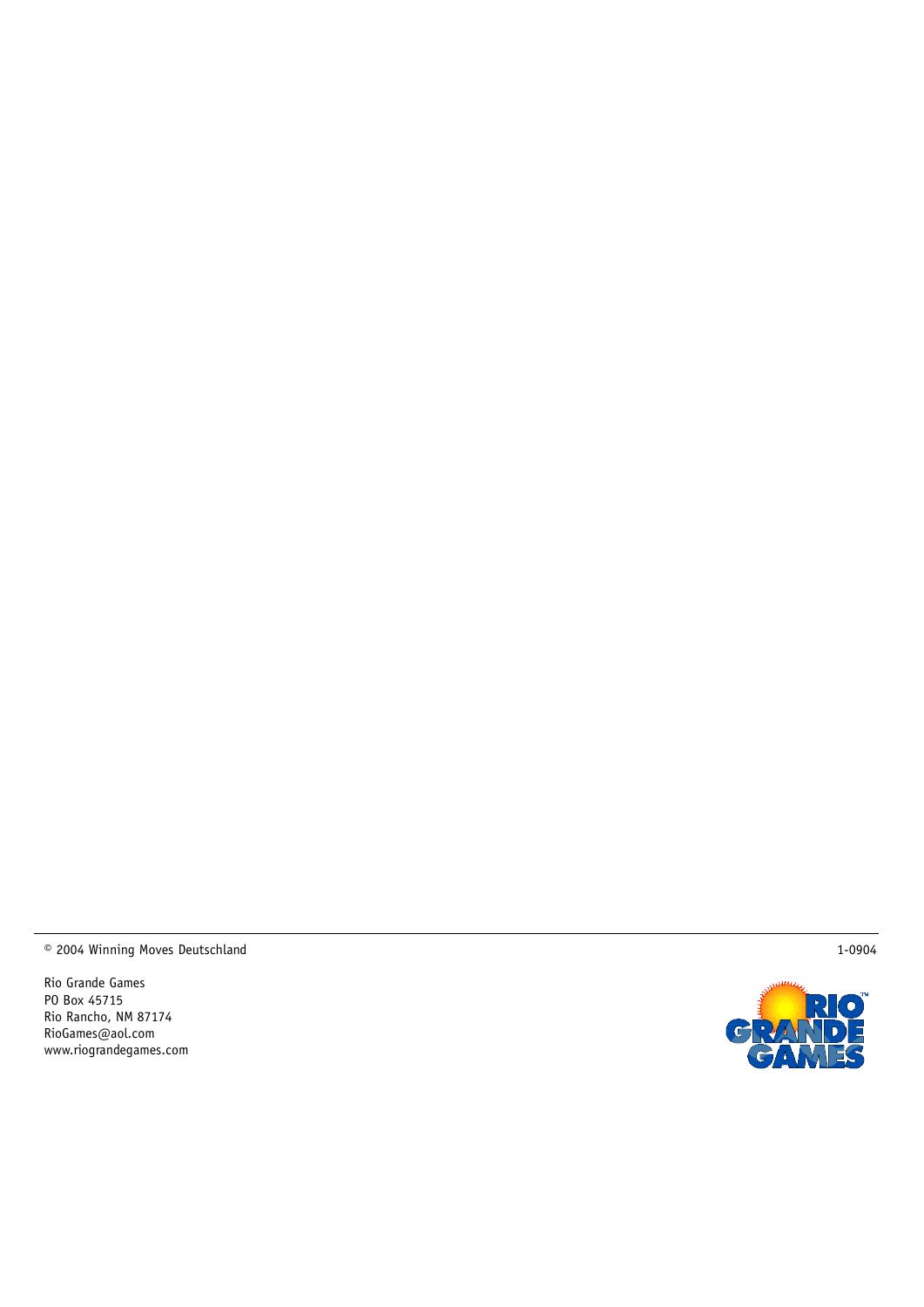

# **Overview**

The Caribbean in the 18th century: 6 pirate ships lie in wait on the sea, ready to pillage the rich ports, or to rob the booty from other ships. The sea is divided into spaces. Each player is in possession of three safe havens, marked in his color on the board.

The pirate ships do not belong to any player. Thus, the players must bribe the pirates each time they want a pirate ship to act on their behalf. And what is the greatest temptation for a Caribbean pirate? Rum of course, barrels full of rum!

**through dangerous waters** Michail Antonow Jens-Peter Schliemann

2 – 4 players 8 and up length 30 minutes

The aim of each player is to lure the pirates to deliver treasure chests to one of his own safe havens, and not to those of his opponents. In every round, the player who has offered the most rum to a ship gets to move that ship as many spaces as the number of barrels shown on the bribing chip. An active ship can rob a treasure chest from a port or from another ship, swap treasure chests with another ship, and/or deliver a treasure chest to a safe haven. The aim is to have the most doubloons at the end of the game.

# **Contents**

(not shown)



**35 coins (doubloons)**

**4 x 7 bribe cards**



**16 treasure chests**

**game board**



**4 card holders (**carefully assemble them before the first game)

**1**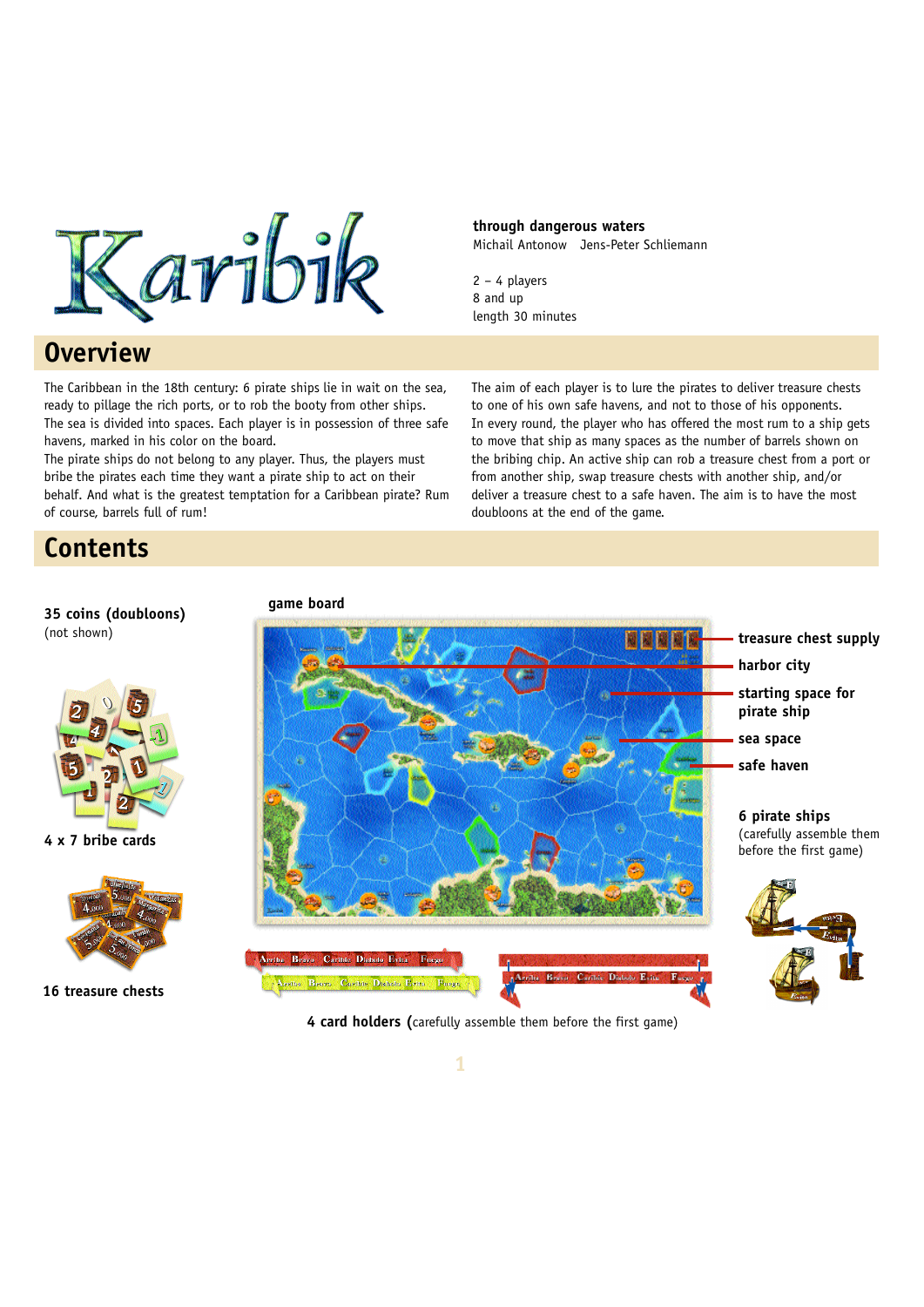# **Preparation**

Each player takes a card holder and a set of 7 bribing cards in his color. He places the card holder so he can see the ship names.

Shuffle the 16 treasure chests face down. Choose 6 treasure chests at random and place them face up on the ports indicated on them.

Place the remaining 10 treasure chests face down in piles of two each on the five special spaces in the upper right corner of the board.

Place the coins next to the board. They have the following values:

- $\bullet$  gold = 10.000 doubloons
- $\bullet$  silver = 5.000 doubloons
- copper  $= 1.000$  doubloons

# **Playing the game**



#### **Bribing pirate ships:**

At the start of each round, each player allocates six of their seven bribing cards to the names of the six ships on their card holders. Each places he seventh card (intended as tie-breaker in case of a draw) face Place the 6 pirate ships randomly on the starting spaces marked with the ship  $\langle \cdot \rangle$  symbols. These symbols are of no further importance during the game.

The pirate ships do not belong to any player. Thus, the players must bribe the pirates to act on their behalf according to their strategies.

For each capture of a harbor city and for each treasure chest brought to a player's safe haven, the player earns doubloons.

At game end, the player with the most doubloons is the winner!

down next to the card holder. When all players have completed placing their bidding cards, they give their OK, and, then can no longer change their bidding cards for this round.

## **Move the ships in alphabetical order**

First, each player reveals his bidding card for Arriba by placing it face up in front of his card holder so all can see it. The player who bid the most barrels, immediately moves the Arriba, moving it a number of sea spaces equal to the number of barrels in his bid. However, each thief card played by an opponent subtracts one space from the ship's movement. The player need not use his full movement allowance when moving a ship. Only one ship may occupy a sea space. Players must move ships around occupied sea spaces. *Ships may move through all safe havens and ships may stop at safe havens.*

After the **A**rriba has been moved, the players reveal their bids for the **B**ravo and the player with the highest bid move it in the same way. Then come the **C**aribic, the **D**iabolo, the **E**vita, and, at last, the **F**uego.

**Ties in bidding:** in case of a draw, the highest bidders must decide if they want to use their tie-breaker cards. To this end, they lay their hands flat over their tie-breaker cards and then, simultaneously, lift their hands. A face up card means the player is bidding some more (note: zero is more than -1). The winner gets to move the ship, but